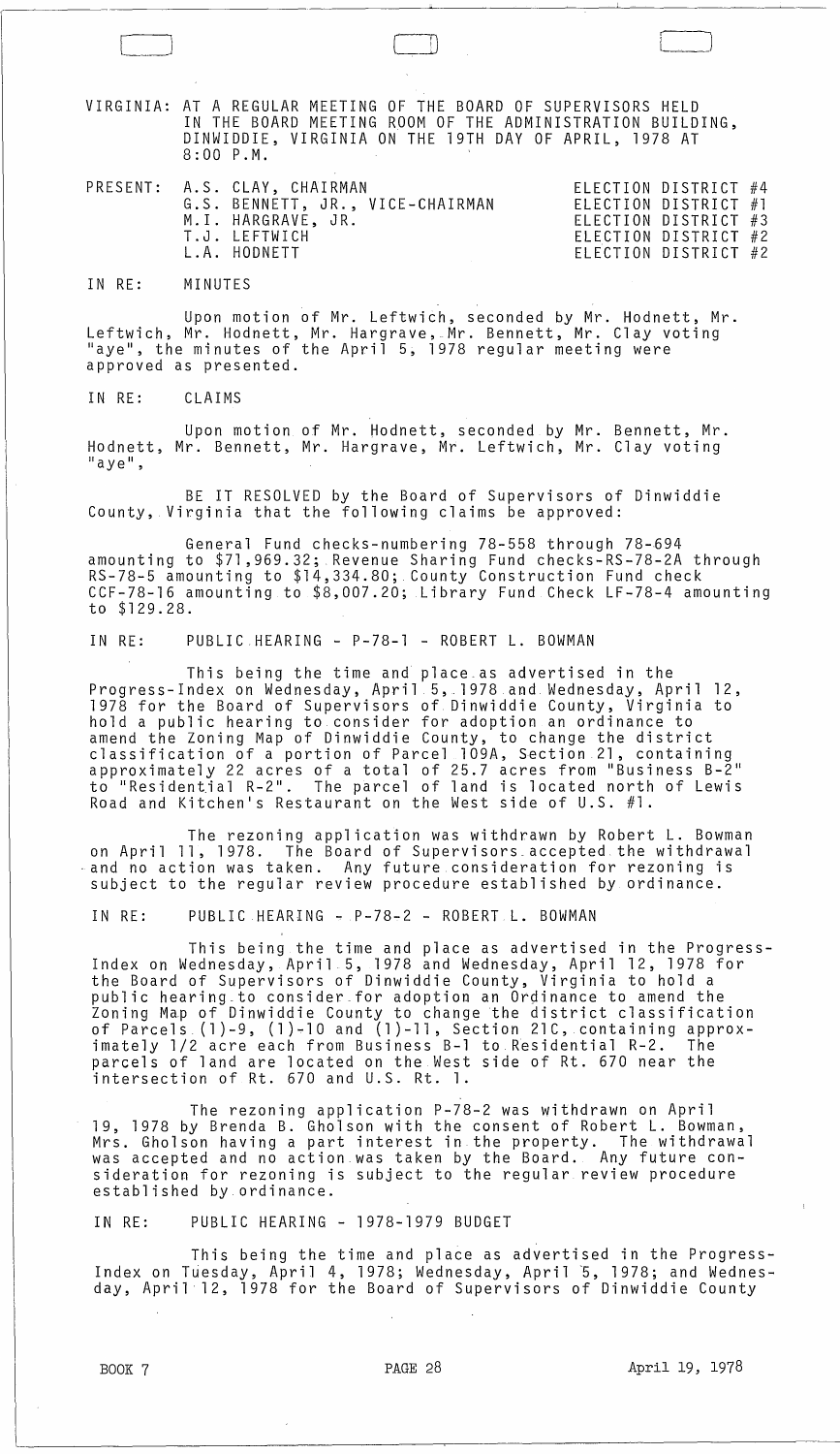Virginia to conduct a public hearing on the 1978-1979 Dinwiddie County budget.

The County Administrator presented the budget highlighting the significant changes. Questions were received and answered from the floor.

Several comments were directed toward the construction of a school bus garage. Mr. Clay and Mr. Bennett stated they could cut \$100,000 out of capital outlay.

Upon motion of Mr. Hargrave, seconded by Mr. Hodnett, Mr. Hargrave, Mr. Hodnett, Mr. Leftwich voting "aye", Mr. Bennett, Mr. Clay voting "nay",

BE IT RESOLVED by the Board of Supervisors of Dinwiddie County, Virginia that the following item be cut \$50,000 in the 1978-1979 budget:

School Bus Garage \$150,000; and

 $\label{eq:2.1} \omega_{\rm{max}} = \frac{1}{\sqrt{2}} \left( \frac{1}{\sqrt{2}} \right)^{1/2}$ 

BE IT FURTHER RESOLVED by the Board of Supervisors of Dinwiddie County, Virginia that the following budget is hereby approved:

## ANTICIPATED INCOME

|      | 10 FROM LOCAL SOURCES    | \$3,458,650 |
|------|--------------------------|-------------|
| 60.  | FROM STATE SOURCES       | 850,098     |
| 68.  | FROM REVENUE SHARING     | 450,664     |
| 110. | FROM SURPLUS             | 159,636     |
|      | TOTAL ANTICIPATED INCOME | \$4,919,048 |

## ESTIMATED EXPENSES

بصدعت المراد

 $\mathcal{A}^{\text{max}}_{\text{max}}$ 

| 1<br>$\frac{2}{3}$                           | County Administration<br>Assessment of Taxable Property<br>Collection and Disbursement of Taxes                                                                                                                                                              | 103,038<br>118,205                                                            |
|----------------------------------------------|--------------------------------------------------------------------------------------------------------------------------------------------------------------------------------------------------------------------------------------------------------------|-------------------------------------------------------------------------------|
| 45678<br>9<br>10                             | and Other Receipts<br>Recording Documents<br>Administration of Justice<br>Crime Prevention and Detection<br>Fire Prevention and Extinction<br>Public Welfare<br>Public Health<br>Public Works                                                                | 48,774<br>10,310<br>47,650<br>378,445<br>35,234<br>7,800<br>35,655<br>250,788 |
| 11<br>12<br>13<br>14<br>15<br>16<br>18<br>19 | Advancement of Agriculture and Home<br>Economics<br>Protection of Livestock and Fowls<br>Elections<br>Maintenance of Buildings and Grounds<br>Highway Road and Street Lighting<br>Road Administration<br>Miscellaneous Operating Functions<br>Capital Outlay | 29,150<br>16,756<br>21,430<br>80,620<br>5,500<br>175<br>224,838<br>443,000    |
|                                              | TOTAL ESTIMATED EXPENSES                                                                                                                                                                                                                                     | \$1,857,368                                                                   |
| 20                                           | TRANSFERS TO OTHER FUNDS                                                                                                                                                                                                                                     |                                                                               |
|                                              | 1101 Virginia Public Assistance Fund From<br>General Fund<br>1101 School Fund From General Fund<br>1101 School Fund From Revenue Sharing<br>Fund                                                                                                             | 499,830<br>2, 111, 186<br>450,664                                             |
|                                              | TOTAL ESTIMATED EXPENSE AND TRANSFERS                                                                                                                                                                                                                        | \$4,919,048                                                                   |

 $\begin{pmatrix} 1 & 0 & 0 \\ 0 & 0 & 0 \\ 0 & 0 & 0 \end{pmatrix}$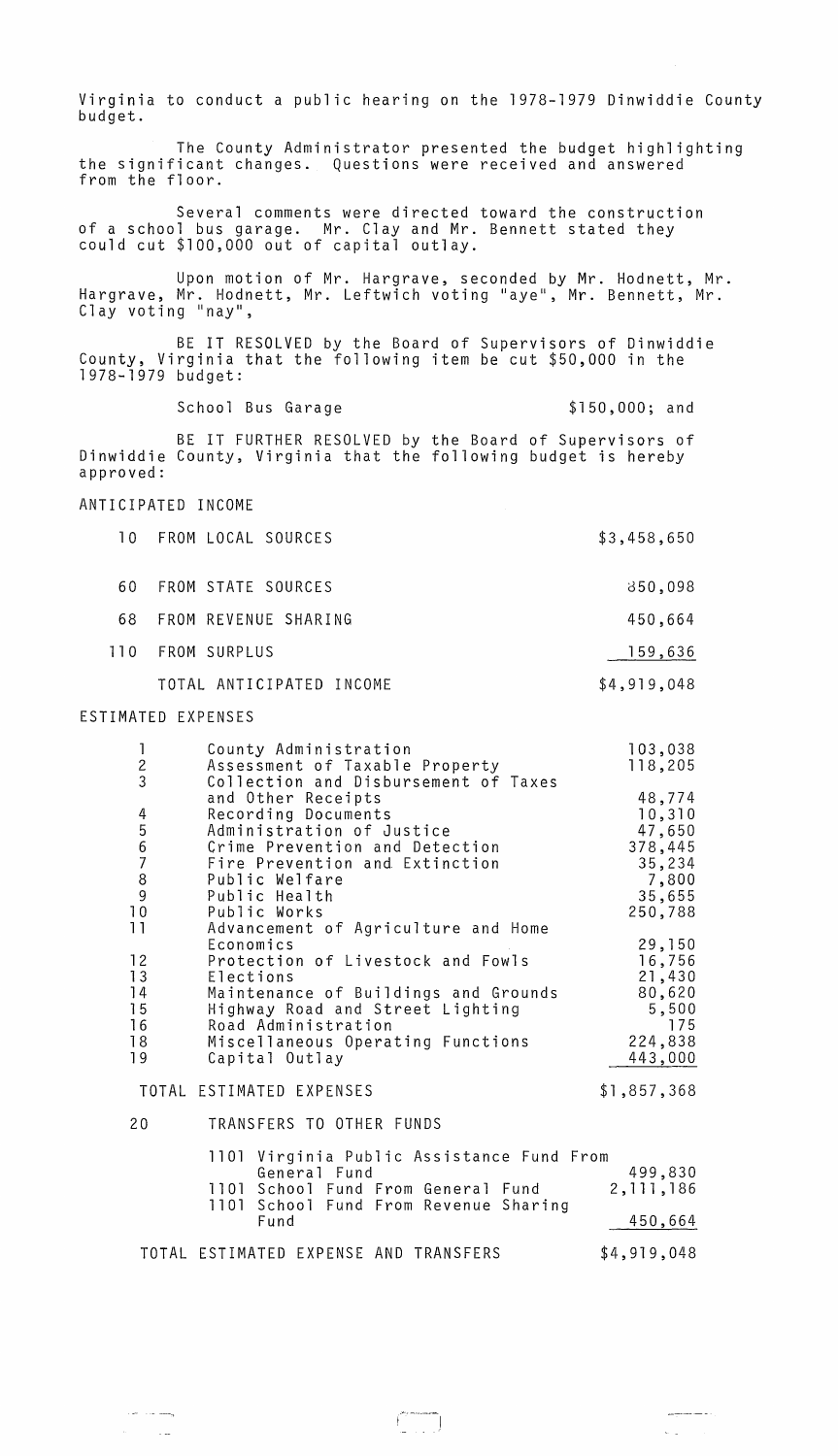## IN RE: TAX RATE - 1978

This being the time and place as advertised in the Progress-Index on Tuesday, April 4,1978; Wednesday, April 5,1978; and Wednesday, April 12, 1978 for the Board of Supervisors to conduct a public ,hearing on the 1978 tax rate.

 $\Box$ 

Several citizens spoke in opposition to the proposed tax rate 6f \$4.50 up from \$4.00 for the year, 1977.

Upon motion of Mr. Hodnett, seconded by Mr. Leftwich, Mr. Hodnett, Mr. Leftwich, Mr. Bennett, Mr. Hargrave voting "aye", Mr. Clay voting "nay",

BE IT RESOLVED AND ORDERED by the Board of Supervisors of the County of Dinwiddie, Virginia that-there be and is hereby levied for the year 1978, a tax of \$4.40 per One Hundred Dollars of assessed valuation on all taxable real estate located in this County, and that there be and is hereby.levied,for the year, 1978 a tax of \$4.40 per One Hundred Dollars of assessed valuation of all taxable machinery and tools located in this County on January 1, 1978, and that there be and is hereby levied for the year 1978 a tax of \$4.40 per One Hundred Dollars of valuation of all taxable tangible personel property located in this County on January 1, 1978. The respective levies hereby ordered being also applicable to the mineral lands in the County and to the real estate and tangible personal property of public service corporations based upon the assessment thereof fixed by the State Corporation and duly certified.

IN RE: RECESS

The Chairman declared a short recess at 11 :00 P.M. The meeting reconvened at 11:15 P.M.

IN RE: RURAL DEVELOPMENT GRANT--APPROVAL OF PREAPPLICATION

Mr. Charles Turner,Executive Director, Crater Planning District Commission, appeared before the Board to discuss the Rural Development Grant Program and ask for their concurrence in submitting a preapplication for the CPDC. This grant from the Department of Agriculture would provide funds for a study of rural counties and their towns to identify and break down the barriers inhibiting growth and employment opportunities. The grant in the amount of \$40,000 would be of no cost to the County.

Upon motion of Mr. Hodnett, seconded by Mr. Bennett, Mr. Hodnett, Mr. Bennett, Mr. Leftwich, Mr. Hargrave, Mr. Clay<br>voting "aye",

BE IT RESOLVED that the Board of Supervisors of Dinwiddie County, Virginia hereby endorses the preapplication for \$40,000 to the Department of Agriculture for a rural development study by the CPDC.

IN RE: "701" PLANNING ASSISTANCE GRANT

The Director of Planning appeared before the Board to request their approval for submission of a preapplication for a 17011 Planning Assistance Grant. This grant in the amount of \$4,500 would provide funds for revision of the County Zoning and Subdivision Ordinances to implement the recently developed Comprehensive Land Use and Housing Plan. The local share for the grant would be \$15,500.00 consisting of in-kind monies.

Upon motion of Mr. Hargrave, seconded by Mr. Leftwich, Mr. Hargrave, Mr. Leftwich, Mr. Bennett, Mr. Hodnett, Mr. Clay voting "aye",

BE IT RESOLVED by the Board of Supervisors of Dinwiddie County, Virginia that the Director of Planning is authorized to submit preapplication for 1978 '701' Planning Assistance funding in the amount of \$4,500.00 to the Department of Housing and Urban Development; and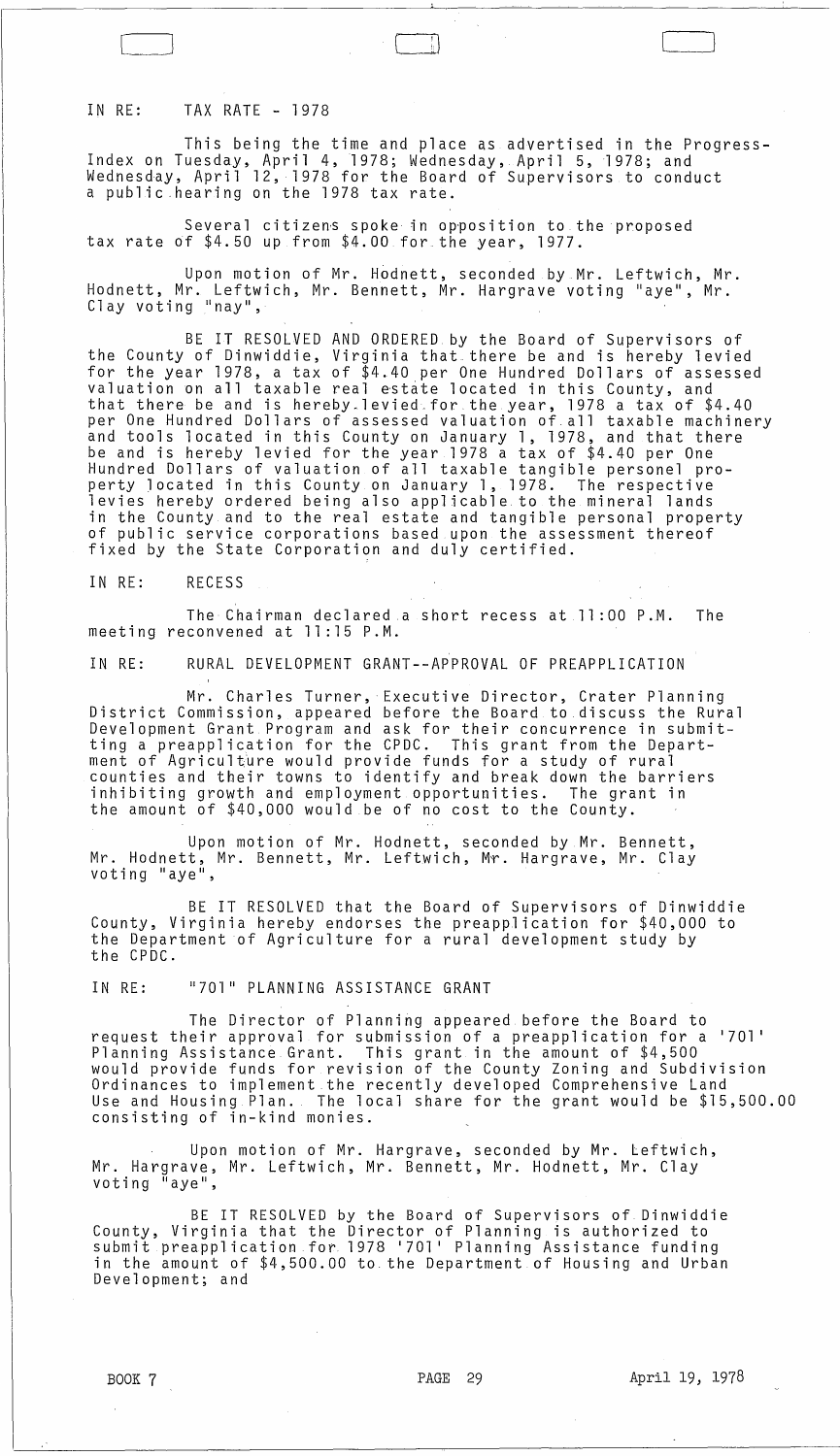BE IT FURTHER RESOLVED by the Board of Supervisors of Dinwiddie County that the County Administrator be authorized to sign<br>the preapplication and necessary paper work to accompany it.

IN RE: REQUEST FOR FLASHING SCHOOL ZONE LIGHTS - ROUTE 703

Upon motion of Mr. Hargrave, seconded by Mr. Hodnett, Mr. Hargrave, Mr. Hodnett, Mr. Leftwich, Mr. Bennett, Mr. Clay<br>voting "aye", the following resolution was adopted:

WHEREAS, the Dinwiddie County School Board has reviewed the safety conditions on Route 703 at the Dinwiddie Elementary School concerning children crossing the road to classroom facilities; and

WHEREAS, justification has been made for installation of two (2) flashing warning lights at this location; and

WHEREAS, the Dinwiddie County School Board has authorized the purchase of the necessary equipment for this project; and

WHEREAS, the School Board has requested that the Board of Supervisors take the necessary steps to have these two warning<br>lights installed on Route 703 at the School Board's expense;

NOW THEREFORE BE IT RESOLVED by the Board of Supervisors of Dinwiddie County, Virginia that the Virginia Department of Highways is hereby requested to authorize the installation of two (2) flashing school lights on state right of way on Rt. 703 at the Dinwiddie Elementary School; and

BE IT FURTHER RESOLVED by the Board of Supervisors of, Dinwiddie County, Virginia that the proper permits be filed with the Virginia Department of Highways and Transportation by the Dinwiddie School Board to install these lights.

IN RE: RESCHEDULING OF SUMMER MEETINGS

Upon motion of Mr. Hargrave, seconded by Mr. Leftwich, Mr. Hargrave, Mr. Leftwich, Mr. Bennett, Mr. Hodnett, Mr. Clay<br>voting "aye",

BE IT RESOLVED by the Board of Supervisors of Dinwiddie County, Virginia that the resolution adopted by the Board of Supervisors at their April 5, 1978 meeting concerning the rescheduling<br>of summer meetings, be rescinded; and

BE IT FURTHER RESOLVED by the Board of Supervisors of Dinwiddie County, Virginia that the day Board meetings scheduled for June 7, 1978; July 5, 1978; August 2, 1978; and September 6, 1978 are hereby cancelled.

IN RE: APPROVAL OF BID--DRAPERIES FOR SOCIAL SERVICES BUILDING

The County Administrator presented the following bids for draperies for the Social Services Building:

> Decorite Mi **11** End Shop

 $\begin{array}{ccc} \textbf{---} & \textbf{---} \end{array}$ 

 $\alpha$  ,  $\beta$  ,  $\beta$  ,  $\alpha$ 

\$1836.65 1250.00

 $\sigma_{\text{unim}}$ 

<u>—</u> 12 million

Upon motion of Mr. Leftwich, seconded by Mr. Hodnett, Mr. Leftwich, Mr. Hodnett, Mr. Hargrave, Mr. Bennett, Mr. Clay voting<br>"aye",

BE IT RESOLVED by the Board of Supervisors of Dinwiddie County, Virginia that the bid for draperies in the Social Services Building be awarded to Mill-End Shop in the amount of \$1250.00.

IN RE: PERMIT BOND - VIRGINIA DEPARTMENT OF HIGHWAYS & TRANSPORTATION

Upon motion of Mr. Hodnett, seconded by Mr. Leftwich, Mr. Hodnett, Mr. Leftwich, Mr. Bennett, Mr. Hargrave, Mr. Clay voting<br>"aye", the following resolution was adopted:

WHEREAS, it becomes necessary from time to time for the County of Dinwiddie to obtain permits from the Virginia Department of Highways and Transportation for work across, over, and upon the highway system of Virginia1s right of way; and

 $\begin{pmatrix} 1 & 1 \\ 1 & 1 \end{pmatrix}$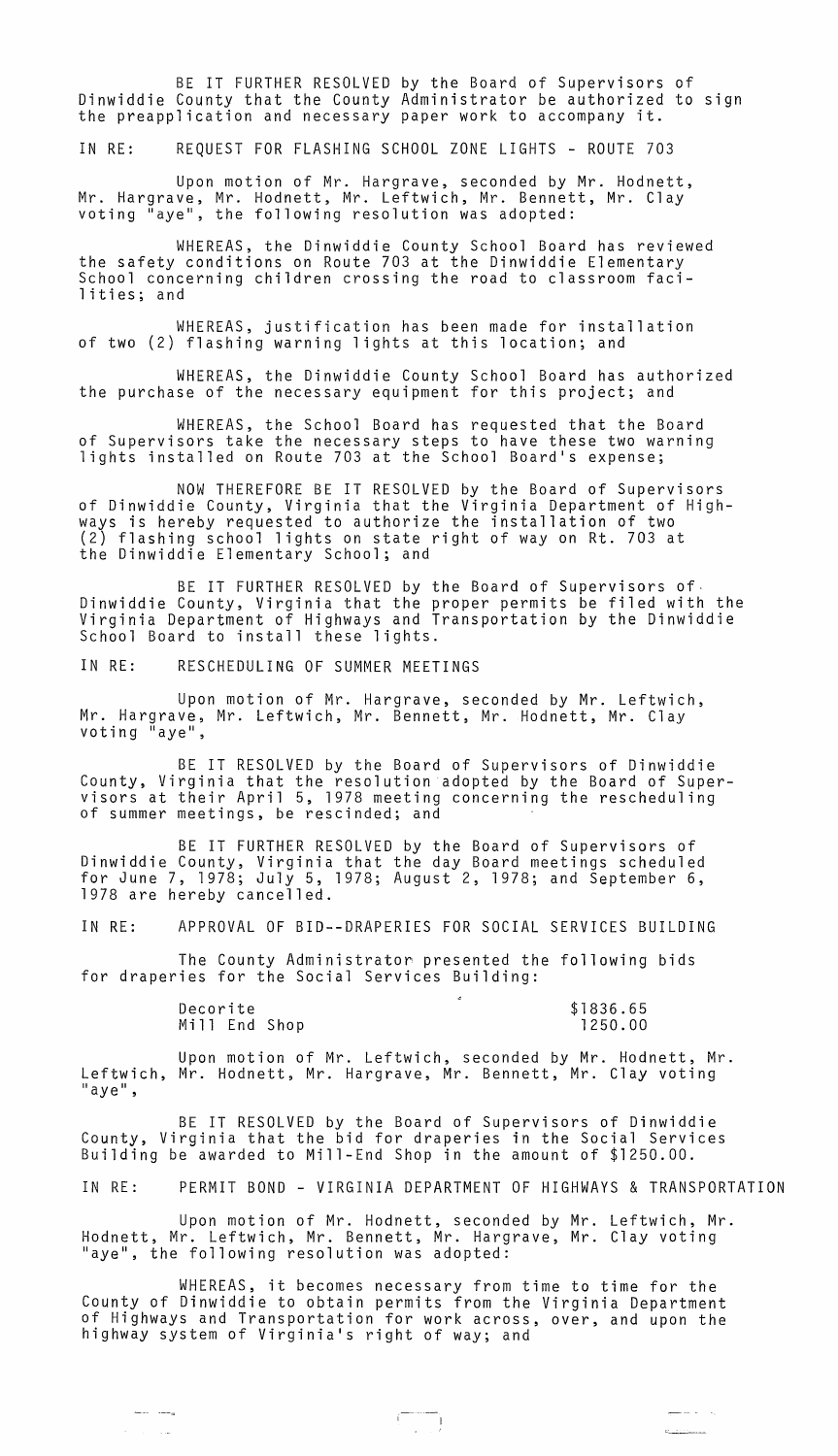WHEREAS, expense, damage or injury may be sustained by the Commonwealth of Virginia growing out of the granting to said County by the Virginia Department of Highways and Transportation of said permits for the works aforesaid;

NOW THEREFORE BE IT RESOLVED by the Board of Supervisors of the County of Dinwiddie this 19th day of April, 1978 that the County of Dinwiddie will indemnify and save harmless the Commonwealth of Virginia from any expense, damage or injury which she may sustain growing out of the granting to said County by the Virginia Department of Highways and Transportation of said permits for such works on State's right of way.

## IN RE: ADJOURNMENT

Upon motion of Mr. Hodnett, seconded by Mr. Leftwich, Mr. Hodnett, Mr. Leftwich, Mr. Hargrave, Mr. Bennett, Mr. Clay voting IN RE: ADJOURNMENT<br>Upon motion of Mr. Hodnett, seconded by Mr. Left<br>Hodnett, Mr. Leftwich, Mr. Hargrave, Mr. Bennett, Mr. Clay<br>"aye", the meeting adjourned at 11:40 P.M.

ATTEST:

 $\sim$ 

 $\vert$ 

A.S. CLAY, CHAIRMAN